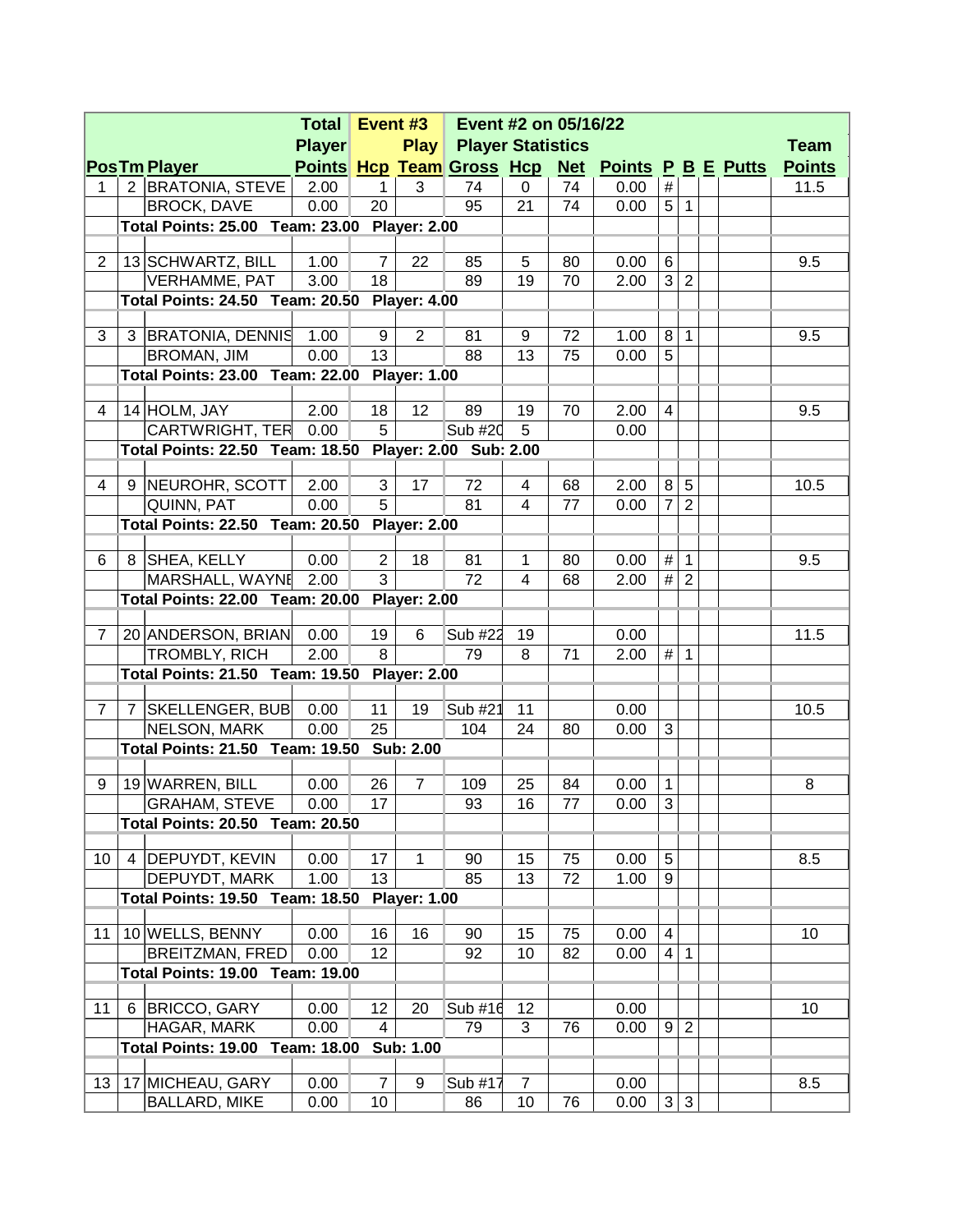|                   |              | Total Points: 18.50 Team: 17.50 Sub: 1.00    |      |                |    |     |                |    |              |                |                |           |
|-------------------|--------------|----------------------------------------------|------|----------------|----|-----|----------------|----|--------------|----------------|----------------|-----------|
| 13                |              | 18 CHOUNAIRD, DON                            | 1.00 | 14             | 8  | 87  | 13             | 74 | 0.00         | 7 <sup>1</sup> | $\mathbf{1}$   | 7.5       |
|                   |              | CHOUNAIRD, RON                               | 0.00 | 21             |    | 107 | 19             | 88 | 0.00         | $\overline{2}$ |                |           |
|                   |              | Total Points: 18.50 Team: 17.50 Player: 1.00 |      |                |    |     |                |    |              |                |                |           |
|                   |              |                                              |      |                |    |     |                |    |              |                |                |           |
| 15                |              | 11 PEPIN, DICK                               | 2.00 | 9              | 15 | 76  | 9              | 67 | 2.00         | #              | 2              | 8.5       |
|                   |              | MONTGOMERY, DC                               | 0.00 | 14             |    | 91  | 13             | 78 | 0.00         | 3              |                |           |
|                   |              | Total Points: 17.50 Team: 15.50 Player: 2.00 |      |                |    |     |                |    |              |                |                |           |
|                   |              |                                              |      |                |    |     |                |    |              |                |                |           |
| 16                |              | 12 BIZEAU, NEIL                              | 0.00 | 13             | 14 | 92  | 11             | 81 | 0.00         | $\overline{4}$ | $\mathbf{1}$   | 8.5       |
|                   |              | STOCK, VIC                                   | 0.00 | 11             |    | 86  | 12             | 74 | 0.00         | $6^{\circ}$    | $\mathbf{1}$   |           |
|                   |              | <b>Total Points: 17.00 Team: 17.00</b>       |      |                |    |     |                |    |              |                |                |           |
|                   |              |                                              |      |                |    |     |                |    |              |                |                |           |
| 16                |              | 21 VANDAMME, BOB                             | 2.00 | 14             | 5  | 83  | 14             | 69 | 2.00         | #              |                | 9.5       |
|                   |              | CLINE, BRUCE                                 | 0.00 | 15             |    | 91  | 14             | 77 | 0.00         | 3 <sup>1</sup> | $\mathbf{1}$   |           |
|                   |              | Total Points: 17.00 Team: 15.00 Player: 2.00 |      |                |    |     |                |    |              |                |                |           |
|                   |              |                                              |      |                |    |     |                |    |              |                |                |           |
| 18                |              | 15 PARIS, RANDY                              | 0.00 | 10             | 11 | 81  | 8              | 73 | 0.00         | $\#$           |                | 8         |
|                   |              | NEGRINILI, DAN                               | 0.00 | 10             |    | 89  | 8              | 81 | 0.00         | 5              |                |           |
|                   |              | <b>Total Points: 16.00 Team: 16.00</b>       |      |                |    |     |                |    |              |                |                |           |
|                   |              | 22 EBBESEN, JERRY                            | 0.00 | 16             |    | 94  | 15             | 79 |              | $\mathbf{3}$   | $\mathbf{1}$   |           |
| 18                |              | MILESKI, BILL                                | 0.00 | 14             | 13 | 90  | 13             |    | 0.00<br>0.00 | 5              |                | 6.5       |
|                   |              |                                              |      |                |    |     |                | 77 |              |                |                |           |
|                   |              | <b>Total Points: 16.00 Team: 16.00</b>       |      |                |    |     |                |    |              |                |                |           |
| 20                |              | 16 CLOUSE, KIM                               | 0.00 | 6              | 10 | 81  | 6              | 75 | 0.00         | #              |                | 7.5       |
|                   |              | MORRISON, DAVE                               | 0.00 | 16             |    | 92  | 15             | 77 | 0.00         | $6 \mid$       | $\mathbf{1}$   |           |
|                   |              | <b>Total Points: 15.00 Team: 15.00</b>       |      |                |    |     |                |    |              |                |                |           |
|                   |              |                                              |      |                |    |     |                |    |              |                |                |           |
| 20                | $\mathbf{1}$ | <b>CRETEN, CHARLIE</b>                       | 0.00 | 10             | 4  | 84  | 9              | 75 | 0.00         | 9              |                | 8.5       |
|                   |              | GEREAU, GUY                                  | 0.00 | 12             |    | 88  | 11             | 77 | 0.00         | 8              |                |           |
|                   |              | <b>Total Points: 15.00 Team: 15.00</b>       |      |                |    |     |                |    |              |                |                |           |
|                   |              |                                              |      |                |    |     |                |    |              |                |                |           |
| 22                |              | 5 COULLIARD, DWAY                            | 0.00 | 11             | 21 | 84  | 10             | 74 | 0.00         | $\overline{7}$ |                | 6.5       |
|                   |              | COULLIARD, LARRY                             | 0.00 | 19             |    | 110 | 17             | 93 | 0.00         | $\overline{2}$ |                |           |
|                   |              | <b>Total Points: 12.00 Team: 12.00</b>       |      |                |    |     |                |    |              |                |                |           |
|                   |              |                                              |      |                |    |     |                |    |              |                |                |           |
|                   |              | <b>Substitutes</b>                           |      |                |    |     |                |    |              |                |                |           |
| Sub <sub>6</sub>  |              | HONGISTO, DALE                               | 0.00 | 5              |    |     | $\,$ 5 $\,$    |    | 0.00         |                |                |           |
| Sub7              |              | HOLM, JODY                                   | 0.00 | $\,8\,$        |    |     | 8              |    | 0.00         |                |                |           |
| Sub <sub>8</sub>  |              | FOLCIK, GENE                                 | 0.00 | 11             |    |     | 11             |    | 0.00         |                |                |           |
| Sub9              |              | <b>CARTWRIGHT, TER</b>                       | 0.00 | $\,6$          |    |     | 6              |    | 0.00         |                |                |           |
| Sub10             |              | CARTWRIGHT, MAF                              | 0.00 | 11             |    |     | 11             |    | 0.00         |                |                |           |
| Sub11             |              | CARLSON, TROY                                | 0.00 | 4              |    |     | $\overline{4}$ |    | 0.00         |                |                |           |
| Sub <sub>12</sub> |              | <b>BRATONIA, JEFF</b>                        | 0.00 | $\,6$          |    |     | 6              |    | 0.00         |                |                |           |
| Sub <sub>13</sub> |              | ERRKKLA, BRIAN                               | 0.00 | 13             |    |     | 13             |    | 0.00         |                |                |           |
| Sub <sub>14</sub> |              | OZIMKOWSKI, DEN                              | 0.00 | 21             |    |     | 21             |    | 0.00         |                |                |           |
|                   |              | PETERSON, MUD                                |      | 14             |    |     | 14             |    | 0.00         |                |                |           |
| Sub15             |              |                                              | 0.00 |                |    |     | $\overline{4}$ |    |              |                |                |           |
| Sub <sub>16</sub> |              | Richards, Buzz                               | 1.00 | $\overline{4}$ |    | 76  | $\overline{7}$ | 72 | 1.00         | #              | $\overline{2}$ | On team 6 |
| Sub17             |              | <b>WEBBER, MARK</b>                          | 1.00 | 7              |    | 79  |                | 72 | 1.00         | $\#$           |                | On team 1 |
| Sub <sub>18</sub> |              | GILLIS, MIKE                                 | 0.00 | $\overline{2}$ |    |     | $\overline{2}$ |    | 0.00         |                |                |           |
| Sub <sub>19</sub> |              | GILLIS, MIKE                                 | 0.00 | 10             |    |     | 10             |    | 0.00         |                |                |           |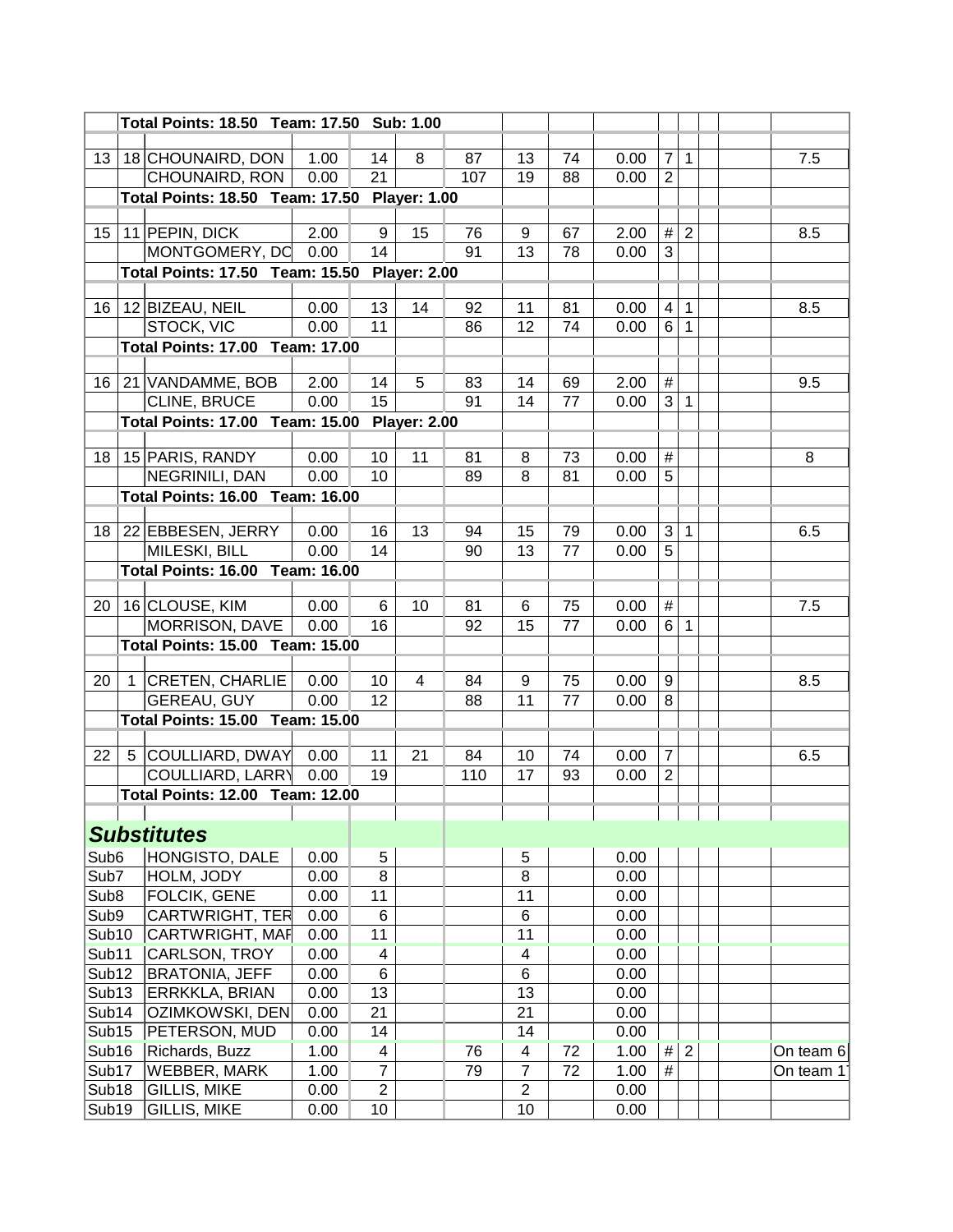| Sub20             | KALLIO, MARTY         | 2.00 | 12 <sup>2</sup> | 84 | 13 | 71 | 2.00 | 5 <sup>1</sup> |  | IOn team 14 |
|-------------------|-----------------------|------|-----------------|----|----|----|------|----------------|--|-------------|
| Sub <sub>21</sub> | BRICCO, DOC           | 2.00 | 14              | 85 | 14 | 71 | 2.00 | 4 2            |  | On team 7   |
| Sub <sub>22</sub> | MCLAUGHLIN, TOM       | 0.00 | 10              | 85 | 10 | 75 | 0.00 |                |  | IOn team 20 |
| Sub <sub>23</sub> | <b>RICHARDS, BUZZ</b> | 0.00 | ົ               |    |    |    | 0.00 |                |  |             |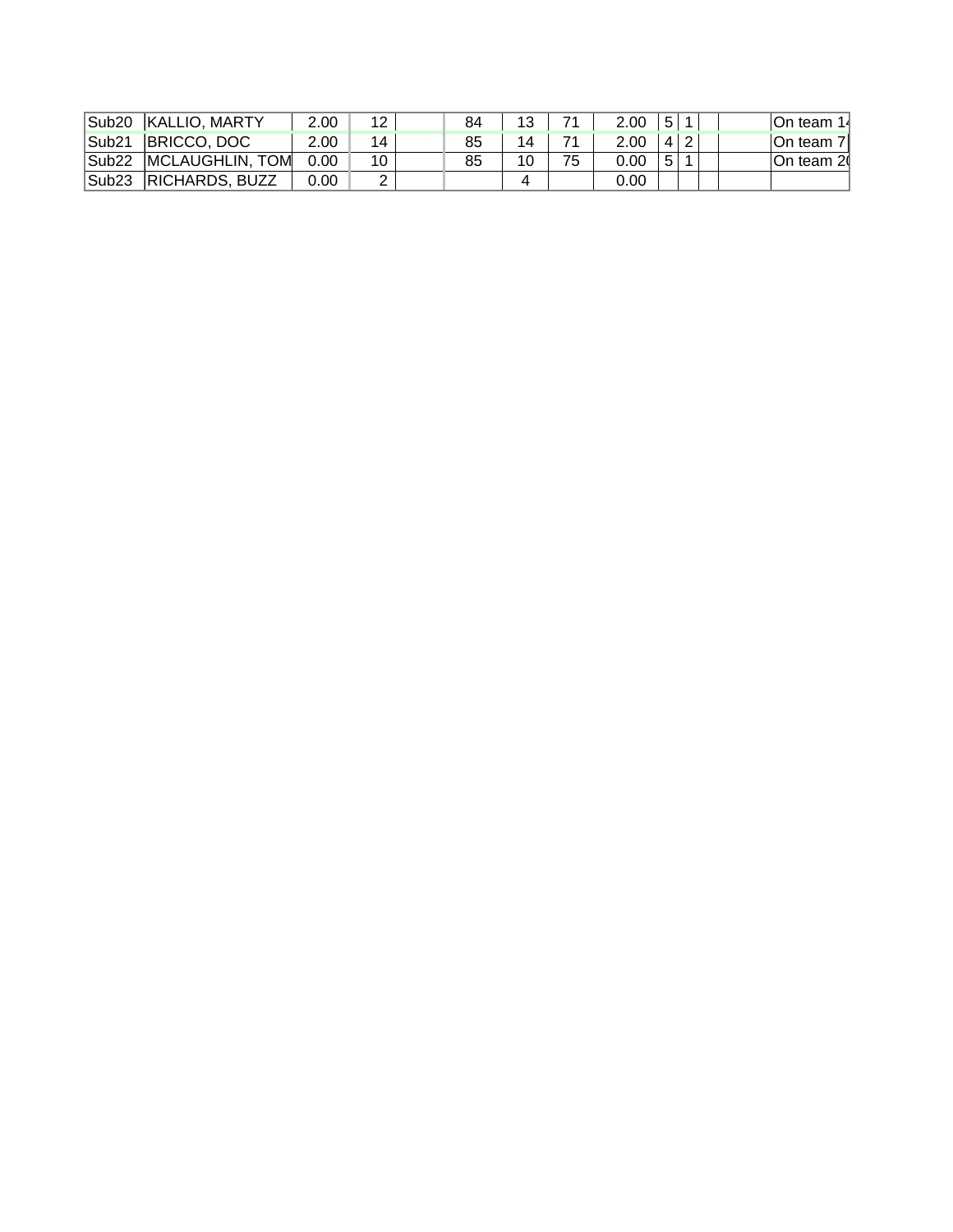